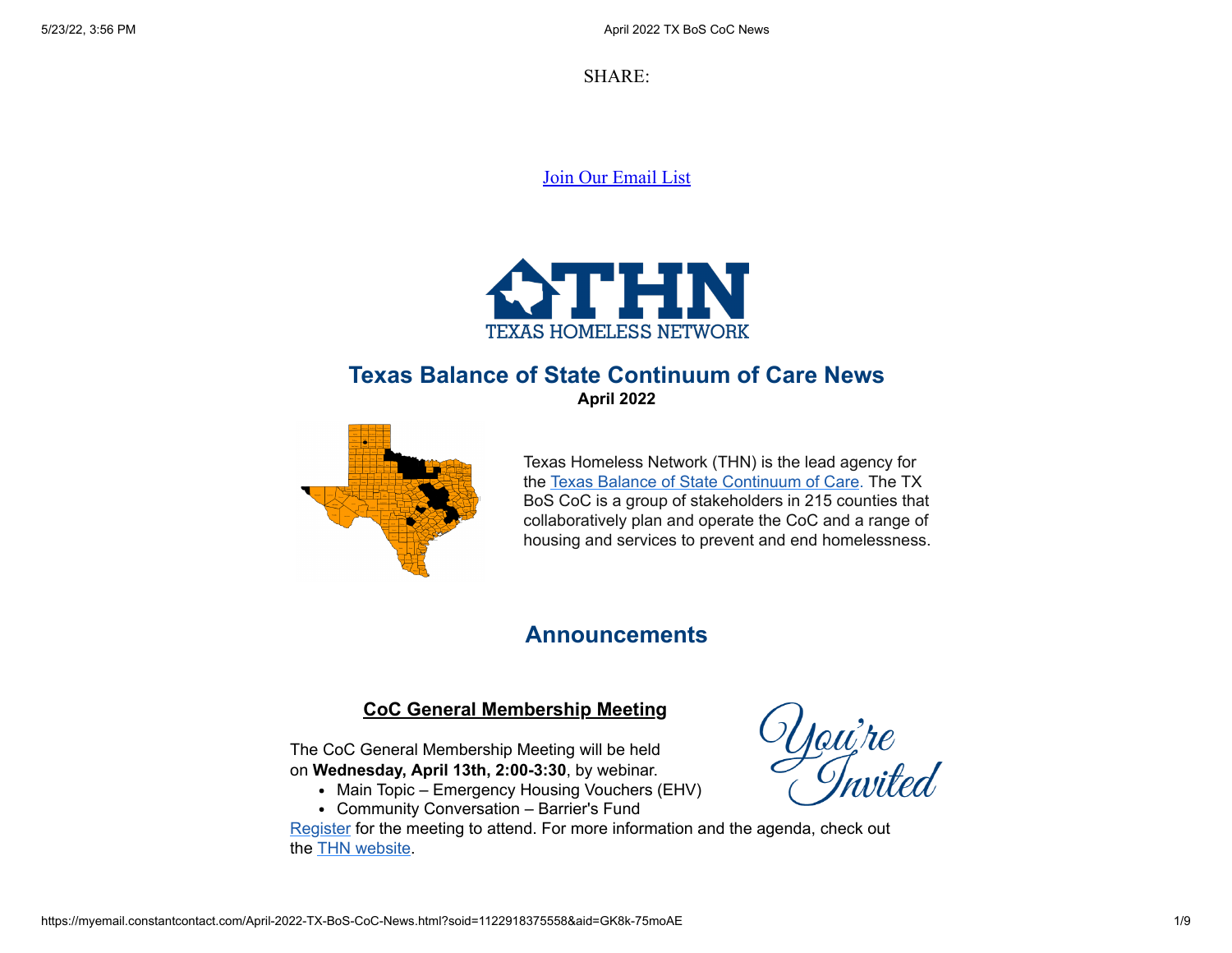#### 5/23/22, 3:56 PM April 2022 TX BoS CoC News

Anyone that lives or works in the TX BoS CoC is invited to attend. However, this meeting is recommended for individuals at agencies involved in funding and planning for homeless services in the TX BoS CoC.



### **2022 THN Award Nomination Form**

Thank you for nominating an individual, group, or agency for an award. The awards ceremony will take place during lunch on Thursday, September 29th, 2022, as part of the Texas Conference on Ending Homelessness, Omni Southpark Austin.

### **ALL NOMINATIONS MUST BE SUBMITTED NO LATER THAN**

**TUESDAY, MAY 21ST.** The award winners and the person

submitting the nomination will be notified by Wednesday, June 15th.

Award Categories:

#### -- Outstanding Community Service --

Recognizes an individual or group that has worked to advance policies that positively affect individuals, families, and/or youth experiencing homelessness or created innovative solutions to end homelessness in their community. This category includes, but is not limited to, elected officials and members of the media.

#### -- Outstanding Community Organization --

Recognizes programs of a community organization that has strengthened and helped build its community.

#### -- Outstanding Case Manager --

Recognizes an individual who works to improve the quality of life for individuals, families, and/or youth by going above and beyond their job description.

Enter your nominations here: **<https://thn.wufoo.com/forms/r1aukitf1yjghs7/>**

### **New TX BoS CoC Board Members Elected**

Two new members have joined the CoC Board:

- Nora Vargas in Seat 10, representing Emergency Solutions Grant (ESG) Program Recipients; Nora works as the Homeless & Housing Services Manager with the City of Corpus Christi
- Arelecia "Dee" Ross in Seat 11, representing Public Housing Authorities; Dee works as the Deputy Executive Director of the Victoria Housing Authority in Victoria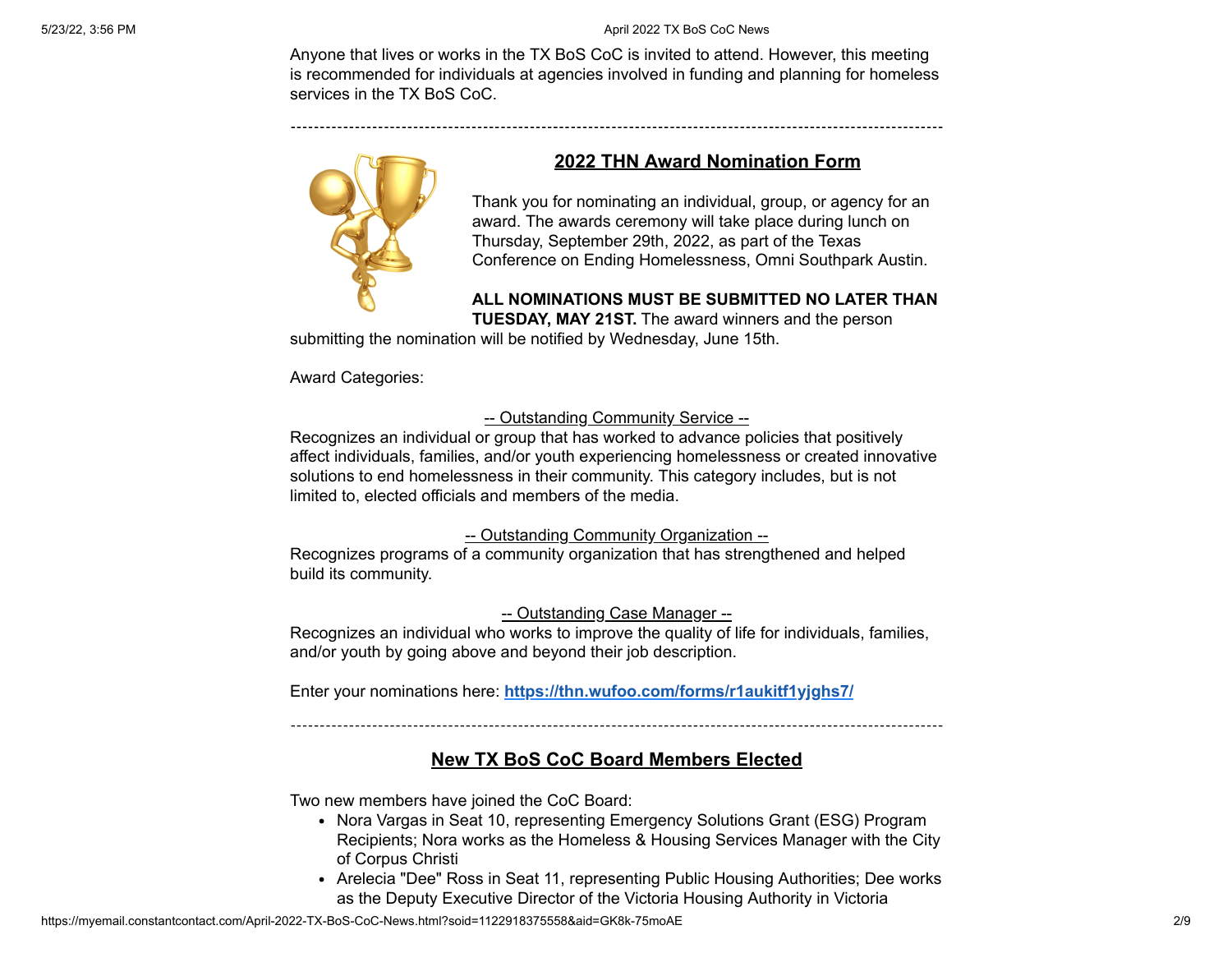Read more about CoC Board members on [THN's website](https://www.thn.org/bos-board/).

Nora and Dee are filling vacancies left by former members, Emily Shafer Northrup and Ronnie Odom, who resigned because they moved out of the CoC's geographic area. Thank you to Emily and Ronnie for your service, and welcome, Nora and Dee!

### **RFP for Emergency Housing Voucher (EHV) Program Service Fees**

THN has released a Request for Proposals (RFP) to identify eligible partner agencies (sub-recipients) to administer Emergency Housing Voucher (EHV) Program Service Fees.

THN has partnered with the Texas Department of Housing and Community Affairs (TDHCA) to act as a fiduciary agent for these Service Fees. THN is seeking qualified subrecipients to support all households that are issued an Emergency Housing Voucher by TDHCA in a specific geographic area. Public Housing Authorities (PHAs) must ensure that households accessing EHV have access to, at minimum, Housing Search Assistance, so subrecipients must provide pre-move in services that a household may need to secure stable housing using "Service Fees" and other available community resources. Other eligible costs are outlined in the RFP.

Submissions are due on a rolling basis. Questions should be directed to Billy Streu at [billy@thn.org](mailto:billy@thn.org). To learn more visit <https://www.thn.org/who-we-are/job-opportunities/>



#### **FY2021 Continuum of Care Awards Announced**

We are pleased to announce that HUD released the FY 2021 CoC [Award Report](https://www.hud.gov/sites/dfiles/CPD/documents/FY2021_TX_Press_Report.pdf).

\$13,976,978 was awarded throughout the TX BoS CoC, allowing communities across Texas to continue fostering the goal of making homelessness rare, brief and nonrecurring.

These funds support 25 renewal projects and 6 new projects within the TX BoS CoC, including \$3,002,277 in DV Bonus funds and \$355,000 in CoC Bonus funds. These funds allow communities across Texas to continue to meet the needs of our unhoused neighbors and survivors, implement new projects, and allow our staff to continue supporting service providers working to end homelessness throughout our geography.

We are eager to have these funds mobilized throughout the TX BoS CoC. Thank you for being a trusted partner and advocate in our work to end homelessness.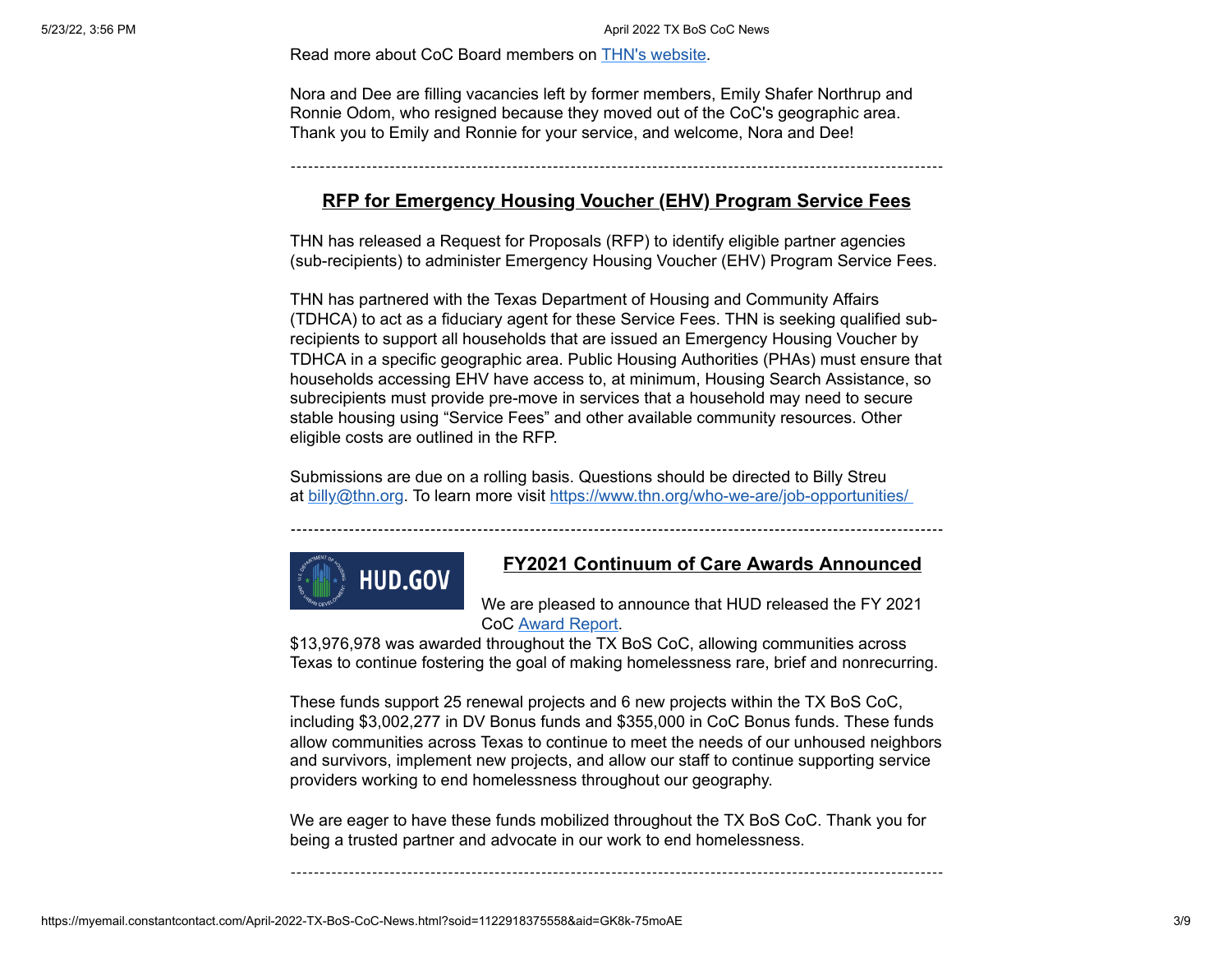5/23/22, 3:56 PM **April 2022 TX BoS CoC News** 5/23/22, 3:56 PM

## **[Director of Planning](https://www.thn.org/wp-content/uploads/2022/03/THN-Director-Planning-Job-Description.pdf)**

THN seeks to fill the full-time position of Director of Planning. This position oversees and supervises the day-to-day operations of the TX BoS CoC Planning Team, provides guidance to team members, distributes the workload appropriately, and keeps motivation and performance levels high. The Director of Planning's duty is to guide the team's vision and ensure that plans and projects are developed, implemented, and completed. [Click here to learn more and apply now.](https://www.thn.org/wp-content/uploads/2022/03/THN-Director-Planning-Job-Description.pdf)





## **Homeless Management Information System (HMIS) Research and Development VISTA at THN**

As the HMIS VISTA, you will serve with the Data and Policy Analyst in determining needs and developing a plan of improvement for the TX BoS CoC Data Committee. You will also

work with the Director of Data and data team at large to determine needs and develop a plan of improvement for database maintenance and funding specific training guidance including Runaway Homeless Youth (RHY) and Projects for Assistance in Transition from Homelessness (PATH). You will evaluate programs and resources established throughout the project and develop a plan for sustainability.

Benefits: \$1226 monthly living allowance \$6k Segal Education Award or \$1.8k cash stipend upon completion of service

[Click here and learn more and apply now.](https://bit.ly/THN_HMIS)

# **Important Dates**

## **APRIL**

**April 2022 CoC General Membership Meeting** *Wednesday, April 13, 2022, 2:00-3:30 PM* [Click here to register](https://thn.adobeconnect.com/apr22gm/event/event_info.html)

**April 2022 CoC Board's Executive Committee Meeting** *Thursday, April 7, 2022, 2:00-3:30 PM* \*Closed Meeting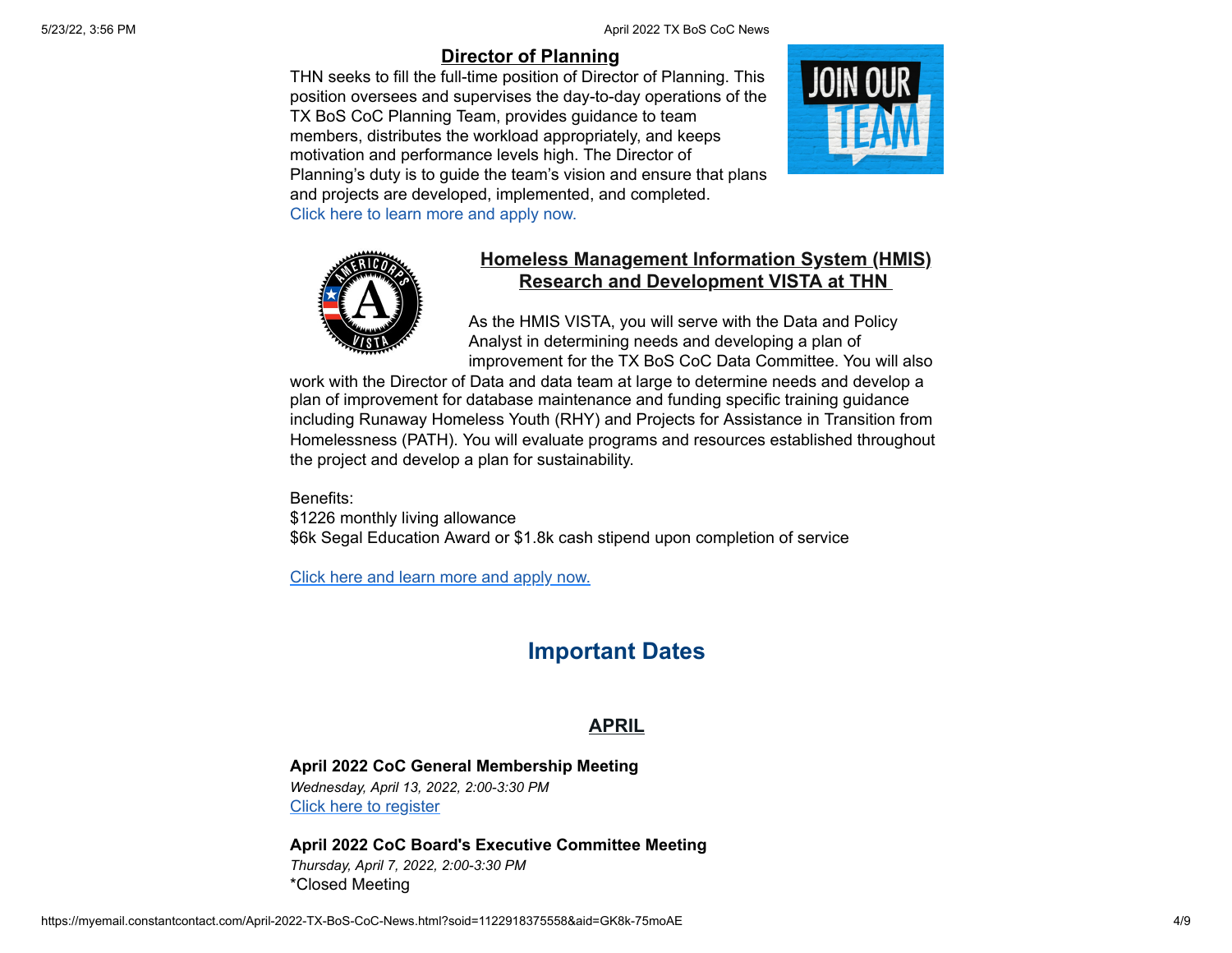#### **April 2022 Ending Veteran Homelessness (EVH) Committee**

*Tuesday, April 12, 2022, 11:00 AM-12:00 PM* \*Closed Meeting

#### **April 2022 TX BoS CoC Board Meeting**

*Wednesday, April 27, 2022, 2:00-3:30 PM* \*Closed Meeting

#### **April 2022 Strategic Planning Committee Meeting**

*Thursday, April 28, 2022, 2:30-4:00 PM* \*Closed Meeting

#### **MAY**

*\*No General Membership Meeting this month*

#### **May 2022 CoC Board's Executive Committee Meeting**

*Thursday, May 5, 2022, 2:00-3:30 PM* \*Closed Meeting

#### **May 2022 Ending Veteran Homelessness (EVH) Committee Meeting**

*Tuesday, May 10, 2022, 11:00 AM - 12:00 PM* \*Closed Meeting

#### **Creativity, Complexity, & Common Understanding: How Do We Address Affordable Housing?**

#### *Tuesday, May 10, 2022 2:00:00 PM CDT - 3:30:00 PM CDT*

What forms of community dialogue increase our common understanding of an issue carrying so many meanings, from shelter to wealth? This webinar identifies approaches to a critical issue. Presenters and participants will share methods for empowering diverse stakeholders, exploring prevailing assumptions, fact-finding for local conditions, sharing lived experiences, and finding momentum for long-haul changes in the housing system. We will demonstrate conversation methods grounded in arts and design, and exercise techniques for sustaining attention on an issue that won't go away. [Click here to register](https://events-na13.adobeconnect.com/content/connect/c1/2346173216/en/events/event/shared/9566503948/event_registration.html?sco-id=9233759426)

#### **May 2022 TX BoS Board Meeting**

*Wednesday, May 25, 2022, 2:00-3:30 PM* \*Closed Meeting

See more events on [THN's Training and Events calendar](https://www.thn.org/calendar/training-events-calendar/).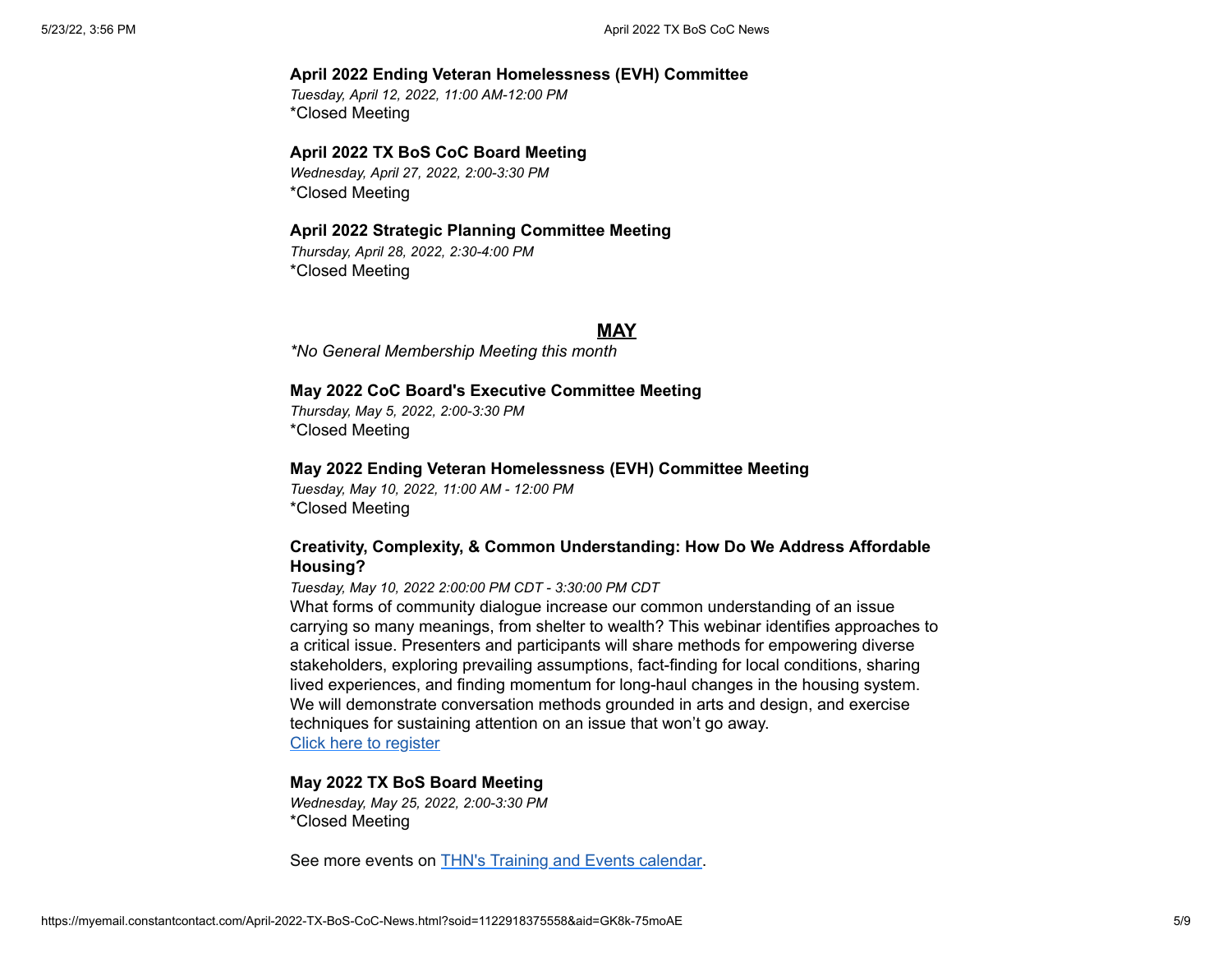*Our webinar platform is Adobe Connect, please make sure you are using the most up to date software from Adobe's [Downloads and Updates page](https://helpx.adobe.com/adobe-connect/connect-downloads-updates.html)*

## **Opportunities & Funding**



### **Funding Opportunities**

Check out the page on THN's website for the full descriptions of currently available funding opportunities [here.](https://www.thn.org/funding-opportunities/)

## **Transitional Housing Assistance Grants for Victims of Domestic Violence**

*Deadline: April 14, 2022*

The Transitional Housing Assistance Grants for Victims of Domestic Violence, Dating Violence, Sexual Assault and Stalking Program (Transitional Housing Program (CFDA 16.736)) supports programs that provide 6-24 months of transitional housing with support services for victims who are homeless or in need of transitional housing or other housing assistance, as a result of a situation of domestic violence, dating violence, sexual assault or stalking; and for whom emergency shelter services or other crisis intervention services are unavailable or insufficient.

[Click here to find out more here](https://www.grants.gov/web/grants/search-grants.html)

### **Fair Housing Webinars Hosted by TDHCA**

The Texas Department of Housing and Community Affairs (TDHCA) will recognize Fair Housing Month with a series of webinars in April:

- Fair Housing Overview: April 5, 2022, at 10 a.m., Austin local time. Click [here](https://attendee.gotowebinar.com/register/4927262770136027148?source=Listserv+Direct+Link) to register.
- Assistance Animals: April 12, 2022, at 10 a.m., Austin local time. Click [here](https://attendee.gotowebinar.com/register/1195633555161689355?source=Listserv+Direct+Link) to register.
- Reasonable Accommodations and Modifications: April 19, 2022, at 10 a.m., Austin local time. Click [here](https://attendee.gotowebinar.com/register/7806813354537079055?source=Listserv+Direct+Link) to register.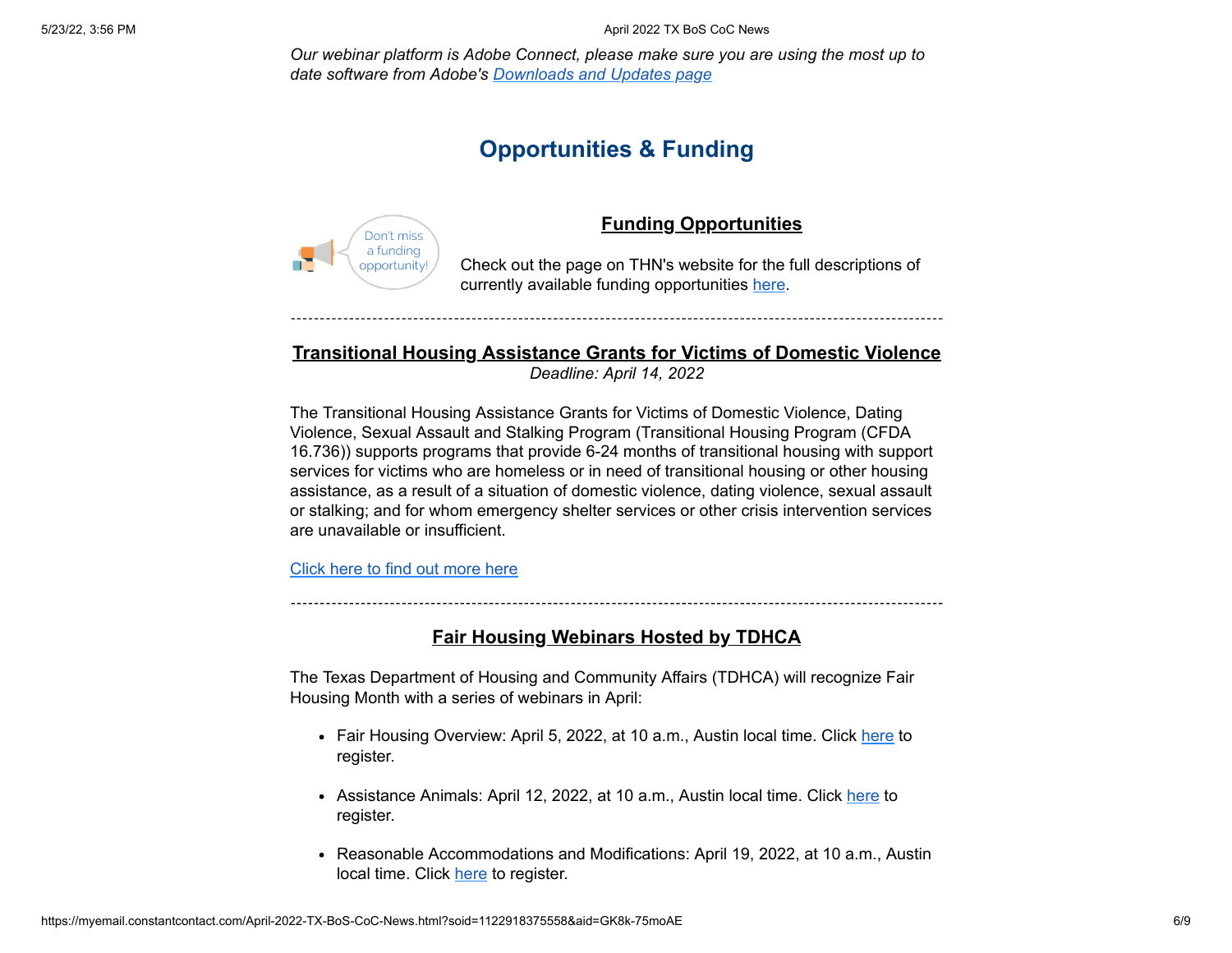• Violence Against Women Act (VAWA): April 26, 2022, at 10 a.m., Austin local time. Click [here](https://attendee.gotowebinar.com/register/5465644136235052304?source=Listserv+Direct+Link) to register.

Remember to also check out TDHCA's Fair Housing page for more information at <https://www.tdhca.state.tx.us/fair-housing/index.htm>.

## **What's Happening across the TX BoS CoC?**

#### **North**

[Community donates items to homeless community after fire last week](https://www.kxii.com/2022/03/13/community-donates-items-homeless-community-after-fire-last-week/) (Cooke County)

#### **South**

[Operation Texas Strong helping veterans find a home](https://www.valleycentral.com/news/local-news/operation-texas-strong-helping-veterans-find-a-home/) (Cameron County) [Feds: Human remains belonged to homeless man](https://myrgv.com/local-news/2022/03/17/feds-human-remains-belonged-to-homeless-man/) (Cameron County)

### **East**

[City of Port Arthur homeless population is soaring](https://fox4beaumont.com/newsletter-daily/city-of-port-arthur-homeless-population-is-soaring) (Jefferson County)

#### **West**

[San Angelo Organizations Step Up to Help Homeless Displaced by Fire](https://sanangelolive.com/news/crashes/2022-03-11/san-angelo-organizations-step-help-homeless-displaced-fire) (Tom Green County)

### **Central**

[Operation Stand Down for homeless helped nearly 150 people](https://kdhnews.com/news/local/operation-stand-down-for-homeless-helped-nearly-150-people/article_266ad0e4-aac6-11ec-924f-bbac526c7cb8.html) (Bell County) [Free walk-in clinics set for uninsured or homeless children](https://kdhnews.com/news/region/free-walk-in-clinics-set-for-uninsured-or-homeless-children/article_869a2482-0ae0-575e-9423-55ef3ebc642d.html) (Bell County) [Extraordinary Women Award Winner: Hannah Durrance, Founder of HOME Center of](https://statesman-tx.newsmemory.com/?publink=03da24e4e_13483cb) Central Texas [\(page 2](https://statesman-tx.newsmemory.com/?clip_article&token=0MnY19fP19bGsqvE09DY4sjjudjQz8%252Blm5FydJGllJydyNLDx9XSwOndwrSn1N%252FD082XooGXmpuTppuTn6TA08GVn5jOy5LS4Jqlm5dteZaflpqelKGMm5Ke)) (Hays County)

These articles were gathered from Google Alerts and emails sent directly to us. If you have articles about your community's efforts to prevent and end homelessness that you want to be highlighted in our next newsletter, please email the articles to [txboscoc@thn.org.](mailto:txboscoc@thn.org)

## **Member Feedback**

In our efforts to stay transparent and up to date with our members, we are creating this anonymous feedback form for members of the TX BoS CoC to provide any input they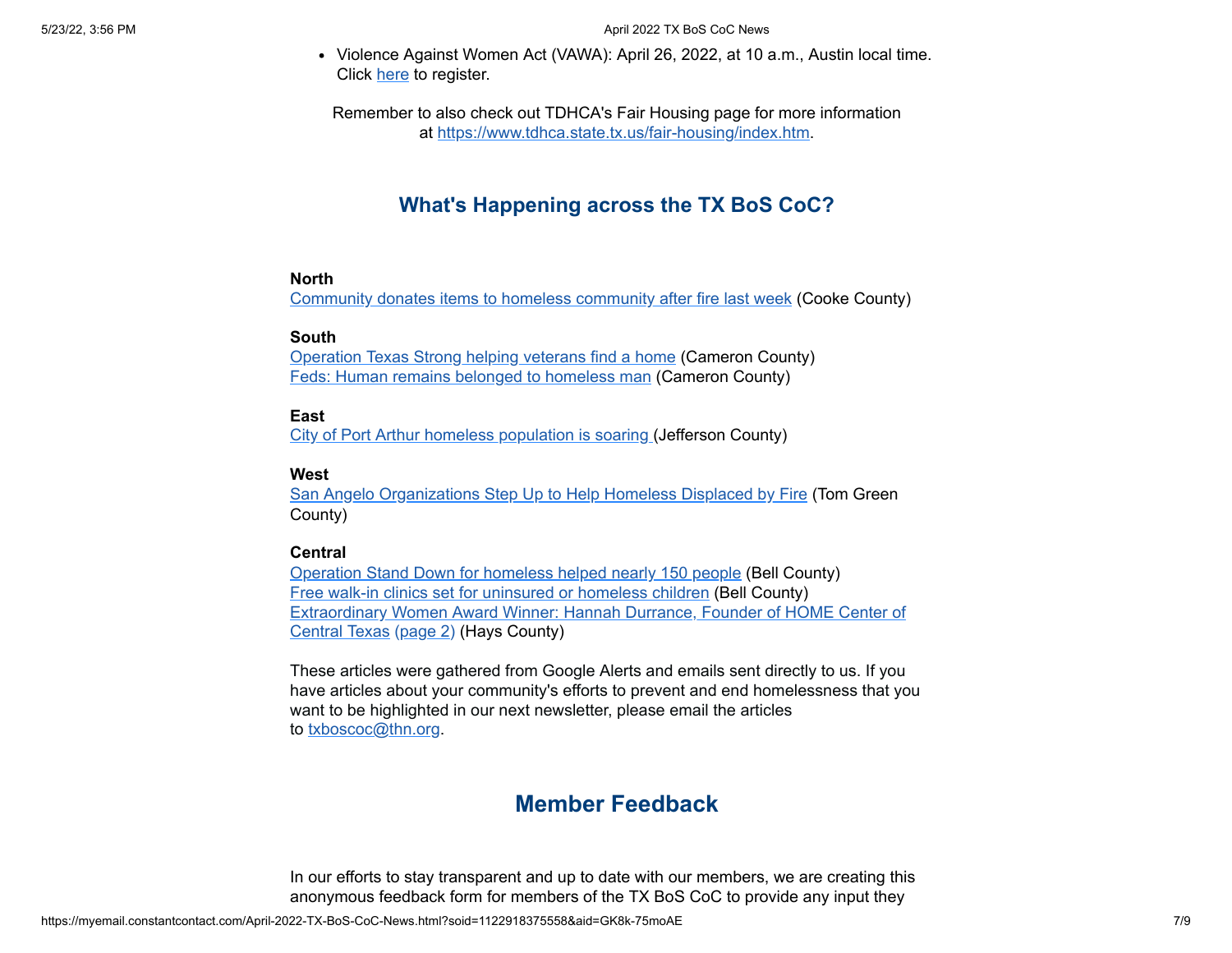want the TX BoS CoC staff and Board to know about.

**[Provide Your Feedback Here!](https://thn.wufoo.com/forms/tx-bos-member-feedback-form/)**

## **Staff Recommendations**

The following are resources TX BoS CoC Lead Agency staff have found that we believe would be beneficial to your local efforts to make homelessness rare, brief, and one-time:

#### **NLIHC 2022 Advocates' Guide Now Available**

The National Low Income Housing Coalition (NLIHC) has released the Advocates' Guide [2022: A Primer on Federal Affordable Housing & Community Development Programs &](https://nlihc.org/explore-issues/publications-research/advocates-guide) Policies. The Guide is "a comprehensive resource for advocates and others involved in affordable housing and community development. Written by NLIHC staff and other leading experts in the field, Advocates' Guide contains summaries of virtually every federal affordable housing program and policy pertaining to low-income people, as well as information about housing policy advocacy tools, community development resources, and housing issues related to the COVID-19 pandemic. The Guide is designed to bring together everything advocates need to support advocacy with public officials across government."

## **Get Involved**

Anyone who works or lives in the CoC's geographic area, and all housing and homeless services projects in the CoC's geographic area, are considered to be members of the CoC. The CoC has an open invitation process, so members may join at any time.

THN invites members to participate in the CoC's activities. Learn more on the [email list](https://visitor.r20.constantcontact.com/manage/optin?v=001JE9EC3X285HC-umCa4tpVTWvyEpf3N09YP5GMBKPmUbtFaWUONwweA2jAjhufhpfnnV8ZdOkaQJPPS1CEhkxZbasKqGIL_I12Tx77AT4eD59DJNJqu_0nbL_URaseVBlwXzKldQJcL8fi1eqkkqLIGtmwMapTtPr4M7P5bNKpt6sLmAWA5G5M8ocjbxtlL4P6KBUCGWKHgU%3D), the [website,](https://www.thn.org/texas-balance-state-continuum-care/) and social media. CoC General Meeting minutes and recordings are posted on THN's website, in the <u>"Get Involved" page</u>. Presentations by and conversations between CoC members and staff on relevant topics keep members informed and updated.

Share this email with anyone you think may be interested!